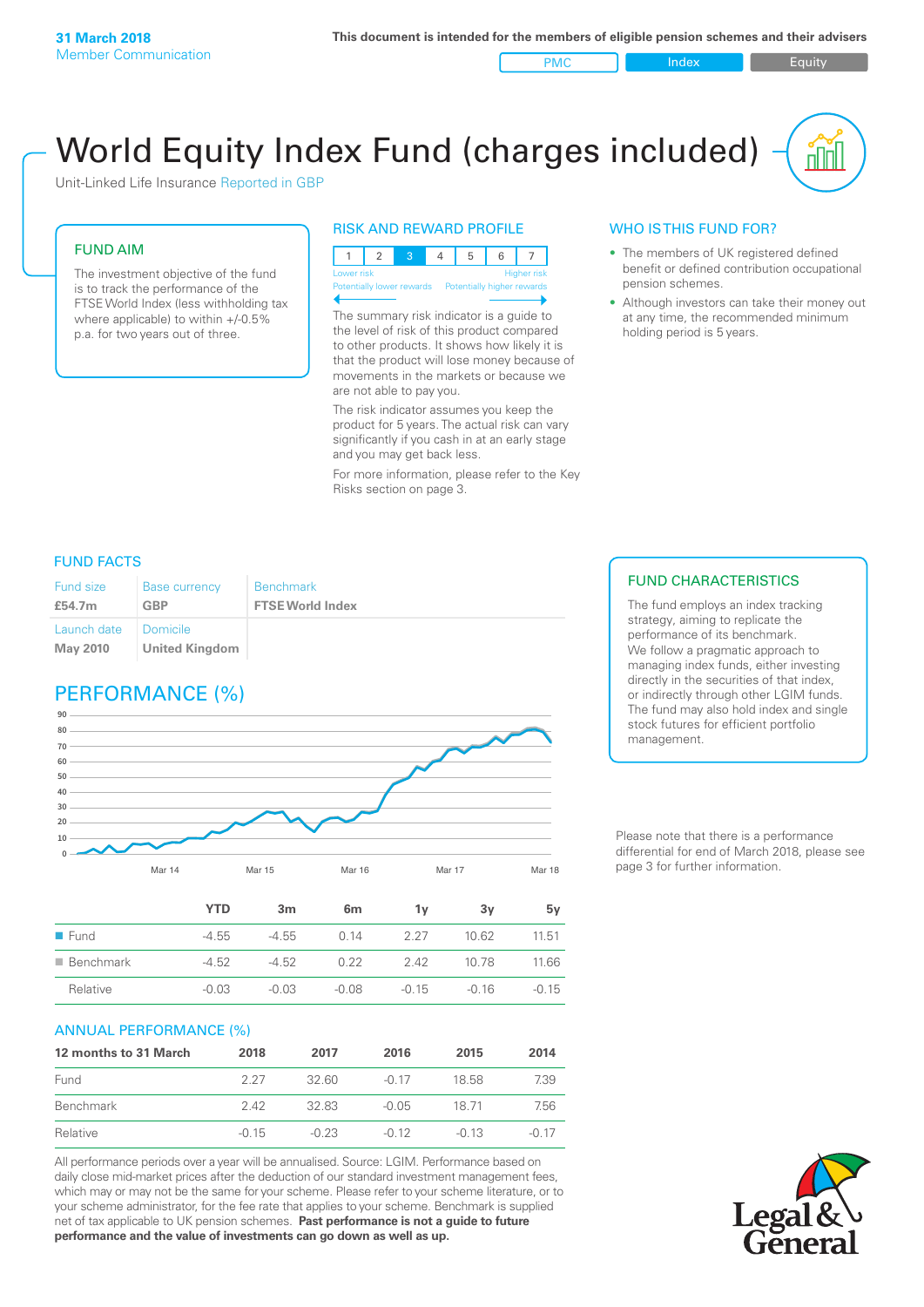# World Equity Index Fund (charges included)

Unit-Linked Life Insurance Reported in GBP

# PORTFOLIO BREAKDOWN

All data source LGIM unless otherwise stated. Totals may not sum due to rounding. In order to minimise transaction costs, the Fund will not always own all the assets that constitute the index and on occasion it will own assets that are not in the index.



#### SECTOR (%)

| $\blacksquare$ Financials  | 22.2 |
|----------------------------|------|
| ■ Technology               | 13.8 |
| Industrials                | 13.3 |
| ■ Consumer Goods           | 12.9 |
| ■ Consumer Services        | 10.9 |
| $\blacksquare$ Health Care | 10.6 |
| $\Box$ Oil & Gas           | 58   |
| ■ Basic Materials          | 46   |
| $\blacksquare$ Utilities   | 3.0  |
| Other                      | 28   |



#### MARKET CAPITALISATION (%) TOP 10 HOLDINGS (%)

| $\blacksquare$ Large | 95.6 |
|----------------------|------|
| $\blacksquare$ Mid   | 42   |
| $\blacksquare$ Small | 0.0  |
| $\blacksquare$ Micro | 0.0  |
| Cash and Equivalents | 02   |

■ Top 10 holdings 11.2% Rest of portfolio 88.8% No. of holdings in fund 2,620 No. of holdings in index 2,604

| Apple Inc                    | 2.0 |
|------------------------------|-----|
| <b>Microsoft Corporation</b> | 16  |
| Alphabet                     | 14  |
| Amazon com                   | 14  |
| JPMorgan Chase & Co          | O 9 |
| Berkshire Hathaway           | 0.9 |
| Facebook Class A             | 09  |
| Johnson & Johnson            | 0 S |
| Exxon Mobil Corporation      | ი 7 |
| <b>Bank of America</b>       |     |
|                              |     |

### COUNTRY (%)

|               | <b>United States</b> | 54.2 |  |
|---------------|----------------------|------|--|
|               | Japan                | 9.3  |  |
| $\frac{4}{5}$ | United Kingdom       | 6.3  |  |
|               | France               | 3.6  |  |
|               | Germany              | 3.4  |  |
|               | Canada               | 2.8  |  |
| υ             | Switzerland          | 2.8  |  |
|               | Australia            | 2.4  |  |
|               | Korea                | 1.9  |  |
|               | Other                | 13.3 |  |
|               |                      |      |  |



The Index Fund Management team comprises 25 fund managers, supported by two analysts. Management oversight is provided by the Global Head of Index Funds. The team has average industry experience of 15 years, of which seven years has been at LGIM, and is focused on achieving the equally important objectives of close tracking and maximising returns.

elebratin<sup>:</sup>